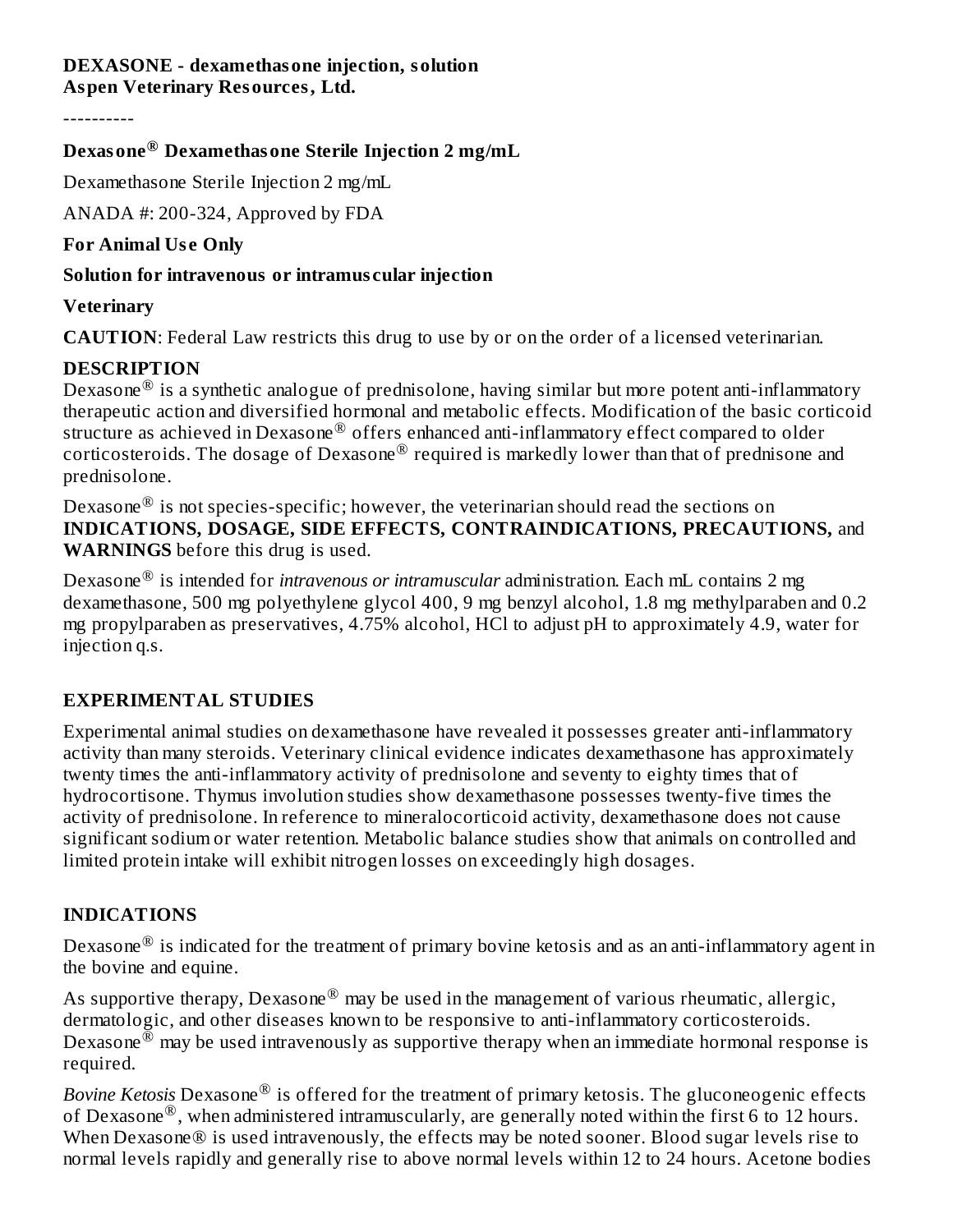are reduced to normal concentrations usually within 24 hours. The physical attitude of animals treated with Dexasone<sup>®</sup> brightens and appetite improves, usually within 12 hours. Milk production, which is suppressed as a compensatory reaction in this condition, begins to increase. In some instances, it may even surpass previous peaks. The recovery process usually takes from 3 to 7 days.

*Supportive Therapy* Dexasone® may be used as supportive therapy in mastitis, metritis, traumatic gastritis, and pyelonephritis, while appropriate primary therapy is administered. In these cases, the corticosteroid combats accompanying stress and enhances the feeling of general well-being. Dexasone<sup>®</sup> may also be used as supportive therapy in inflammatory conditions, such as arthritic conditions, snake bite, acute mastitis, shipping fever, pneumonia, laminitis, and retained placenta.

 $E$ quine Dexasone $^\circledR$  is indicated for the treatment of acute musculoskeletal inflammations, such as bursitis, carpitis, osselets, tendonitis, myositis, and sprains. If boney changes exist in any of the conditions, joints, or accessory structures, responses to Dexasone  $^{\circledR}$  cannot be expected. In addition, Dexasone $^{\circledR}$  may be used as supportive therapy in fatigue, heat exhaustion, influenza, laminitis, and retained placenta provided that the primary cause is determined and corrected.

### **ADMINISTRATION AND DOSAGE**

Therapy with Dexasone $^\circledR$ , as with any other potent corticosteroid, should be individualized according to the severity of the condition being treated, anticipated duration of steroid therapy, and the animal's threshold or tolerance for steroid excess.

Treatment may be changed over to Dexasone $^\circledR$  from any other glucocorticoid with proper reduction or adjustment of dosage.

*Bovine* - Dexasone<sup>®</sup> - 5 to 20 mg intravenously or intramuscularly.

Dexamethasone Powder may be administered or the parenteral dose repeated as needed.

*Equine* - Dexasone $^{\circledR}$  - 2.5 to 5 mg intravenously or intramuscularly.

Dexamethasone Powder may be administered or the parenteral dose repeated as needed.

## **CONTRAINDICATIONS**

Except for emergency therapy, do not use in animals with chronic nephritis and hypercorticalism (Cushing's syndrome). Existence of congestive heart failure, diabetes, and osteoporosis are relative contraindications. Do not use in viral infections during the viremic stage.

## **PRECAUTIONS**

Animals receiving Dexasone $^\circledR$  should be under close observation. Because of the anti-inflammatory action of corticosteroids, signs of infection may be masked and it may be necessary to stop treatment until a further diagnosis is made. Overdosage of some glucocorticoids may result in sodium retention, fluid retention, potassium loss, and weight gain.

Dexasone $^{\circledR}$  may be administered to animals with acute or chronic bacterial infections providing the infections are controlled with appropriate antibiotic or chemotherapeutic agents.

Doses greater than those recommended in horses may produce a transient drowsiness or lethargy in some horses. The lethargy usually abates in 24 hours.

Use of corticosteroids, depending on dose, duration, and specific steroid, may result in inhibition of endogenous steroid production following drug withdrawal. In patients presently receiving or recently withdrawn from systemic corticosteroid treatments, therapy with a rapid acting corticosteroid should be considered in unusually stressful situations.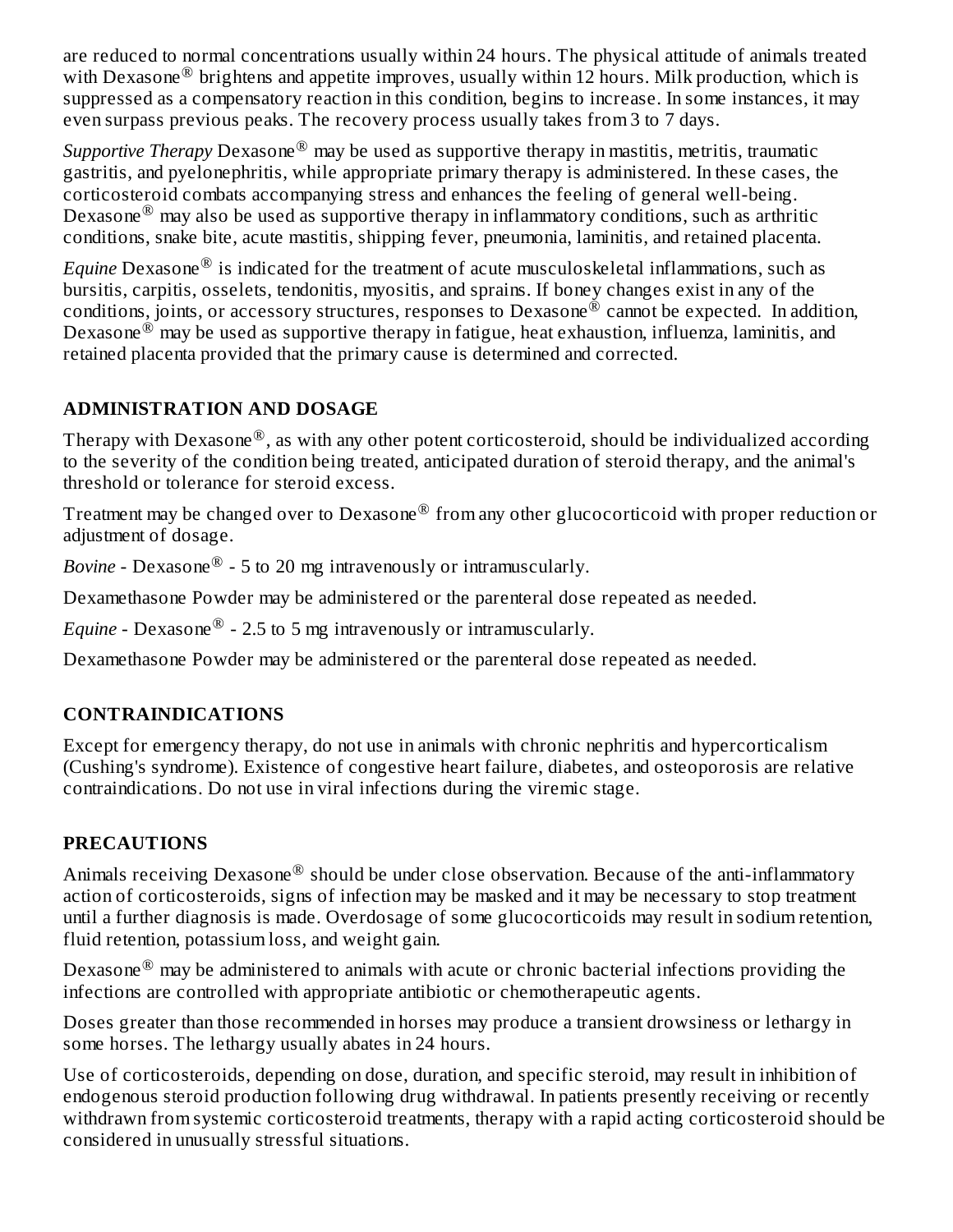### **WARNINGS**

Clinical and experimental data have demonstrated that corticosteroids administered orally or parenterally to animals may induce the first stage of parturition when administered during the last trimester of pregnancy and may precipitate parturition followed by dystocia, fetal death, retained placenta, and metritis.

Additionally, corticosteroids administered to dogs, rabbits, and rodents during pregnancy have produced cleft palate. Other congenital anomalies including deformed forelegs phocomelia, and anasarca have been reported in offspring of dogs which received corticosteroids during pregnancy.

#### **A withdrawal period has not been established for this product in pre-ruminating calves. Do not us e in calves to be process ed for veal.**

#### **SIDE EFFECTS**

Side effects, such as SAP and SGPT enzyme elevations, weight loss, anorexia, polydipsia, and polyuria have occurred following the use of synthetic corticosteroids in dogs. Vomiting and diarrhea (occasionally bloody) have been observed in dogs and cats.

Cushing's syndrome in dogs has been reported in association with prolonged or repeated steroid therapy.

Corticosteroids reportedly cause laminitis in horses.

#### **HOW SUPPLIED**

Dexasone $^{\circledR}$ , 2 mg/mL, 100 mL multiple dose vial.

**Store at controlled room temperature of 20°C to 25°(68° to 77°), excursions permitted between 15°C and 30°C (between 59°F and 86°F).**

#### **Protect from freezing.**

#### **Each mL contains**:

Dexamethasone..........................2 mg Polyethylene glycol 400...........500 mg Benzyl alcohol............................9 mg Methylparaben (preservative).....1.8 mg Propylparaben (preservative)......0.2 mg Water for Injection.................................qs 4.75% alcohol; HCl to adjust pH to approximately 4.9

#### **Usual Dos e**

For intravenous or intramuscular injection

Bovine-5 to 20 mg Equine-2.5 to 5 mg

#### **WARNING**

**A withdrawal period has not been established for this product in pre-ruminating calves. Do not us e in calves to be process ed for veal.**

Store at 20°C to 25°C (68° to 77°F), excursions permitted between 15°C and 30°C (between 59°F and 86°F).

#### **Protect from freezing.**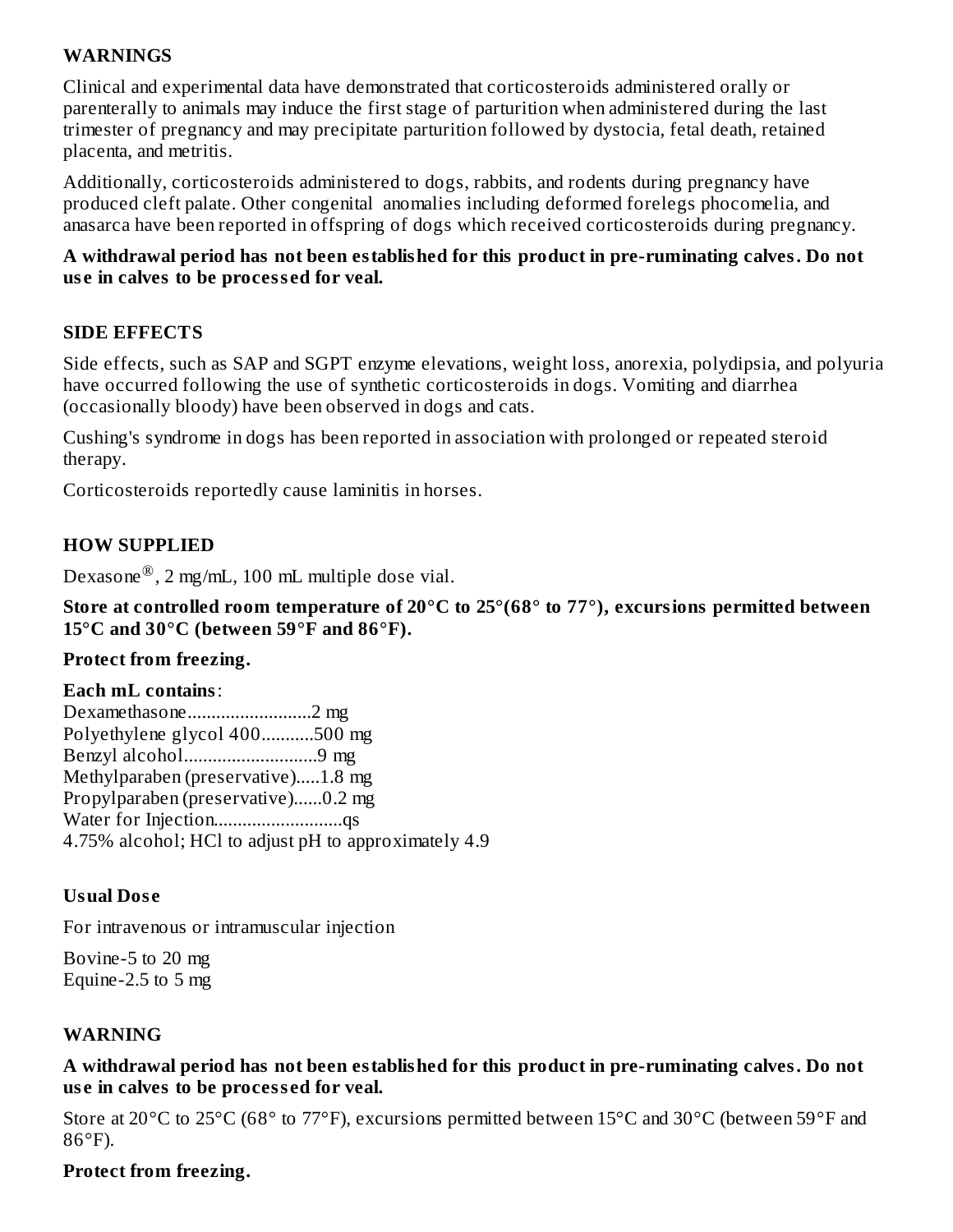#### **READ ACCOMPANYING DIRECTIONS CAREFULLY.**



| <b>DEXASONE</b><br>dexamethasone injection, solution               |                            |                          |                  |  |  |  |  |
|--------------------------------------------------------------------|----------------------------|--------------------------|------------------|--|--|--|--|
|                                                                    |                            |                          |                  |  |  |  |  |
| <b>Product Information</b>                                         |                            |                          |                  |  |  |  |  |
| <b>Product Type</b>                                                | PRESCRIPTION ANIMAL DRUG   | Item Code (Source)       | NDC:46066-223    |  |  |  |  |
| <b>Route of Administration</b>                                     | INTRAMUSCULAR, INTRAVENOUS |                          |                  |  |  |  |  |
|                                                                    |                            |                          |                  |  |  |  |  |
| <b>Active Ingredient/Active Moiety</b>                             |                            |                          |                  |  |  |  |  |
|                                                                    | <b>Ingredient Name</b>     | <b>Basis of Strength</b> | Strength         |  |  |  |  |
| DEXAMETHASONE (UNII: 7S5I7G3JQL) (DEXAMETHASONE - UNII:7S5I7G3JQL) |                            | <b>DEXAMETHASONE</b>     | $2$ mg in $1$ mL |  |  |  |  |
|                                                                    |                            |                          |                  |  |  |  |  |